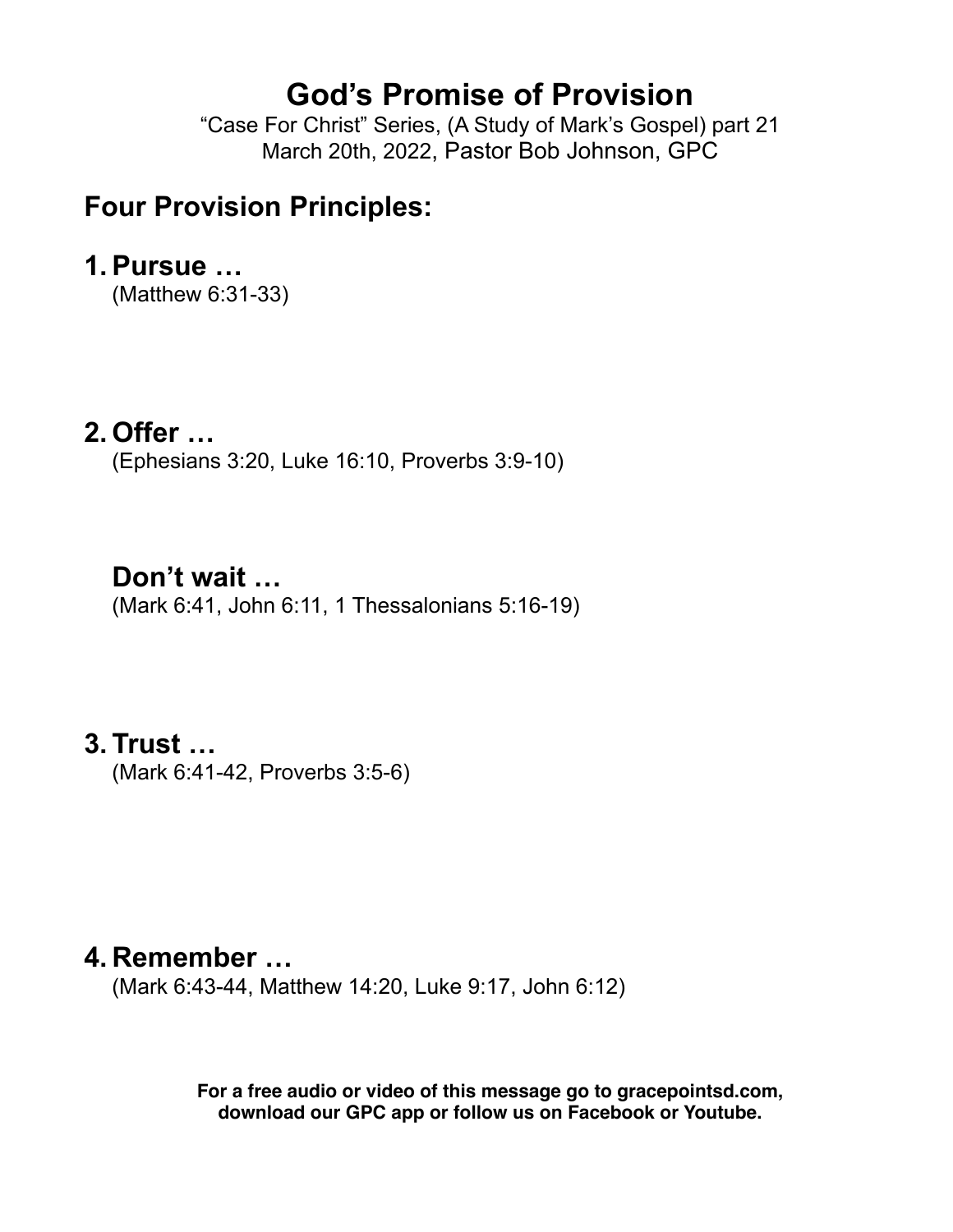### **This Week's Discussion Guide**

Welcome to our tenth week of our 12 week study and discussion based on our current Sunday series at GPC called, "Case For Christ".

In this series, we are slowly unpacking the Gospel of Mark. Each week we will read and reflect on a passage from Mark's gospel and discuss ways we can apply what we reflect on to our daily lives.

It is our prayer at GPC for our Sundays and small groups to provide the encouragement we all need to support each other as we desire to grow closer to God and build friendships as part of our vision at GPC to raise up committed Christ followers in a healthy church community.

#### **Getting Started:**

Each week, we typically start out with a few fun questions to get us warmed up :).

In Mark 6:30-44, we read how Jesus miraculously fed thousands of people when they were sitting outside in field.

Speaking of being outside, what is a fun recent or not so recent memory of being outside?

Jesus fed the crowd in field with bread and fish.

Speaking of food in a field, what is your favorite picnic food or drink?

What is your favorite food or meal when you go out to eat?

One of the 'provision principles' we looked at from Mark 6 was to not wait to have more to give thanks for what you already have.

When you think things you are thankful to God for, what typically comes to your mind?

Can you think of any areas or realities that is easy to overlook?

In Mark 6, "Plan A" was for Jesus and the disciples to take a boat ride and find a quiet place to rest. But "Plan B" kicked in when the people followed them and Jesus ended up being available to minister some more.

There are times where we are hoping to get some rest but it turns out to be a time to push through and work a little harder for just a little longer.

When was there a time when you thought you were all spent and needed to rest but you ended up having to exert more energy to meet a need or address a situation. How did it go?

When is it ok to say 'no' to a pressing need that you are made aware of?